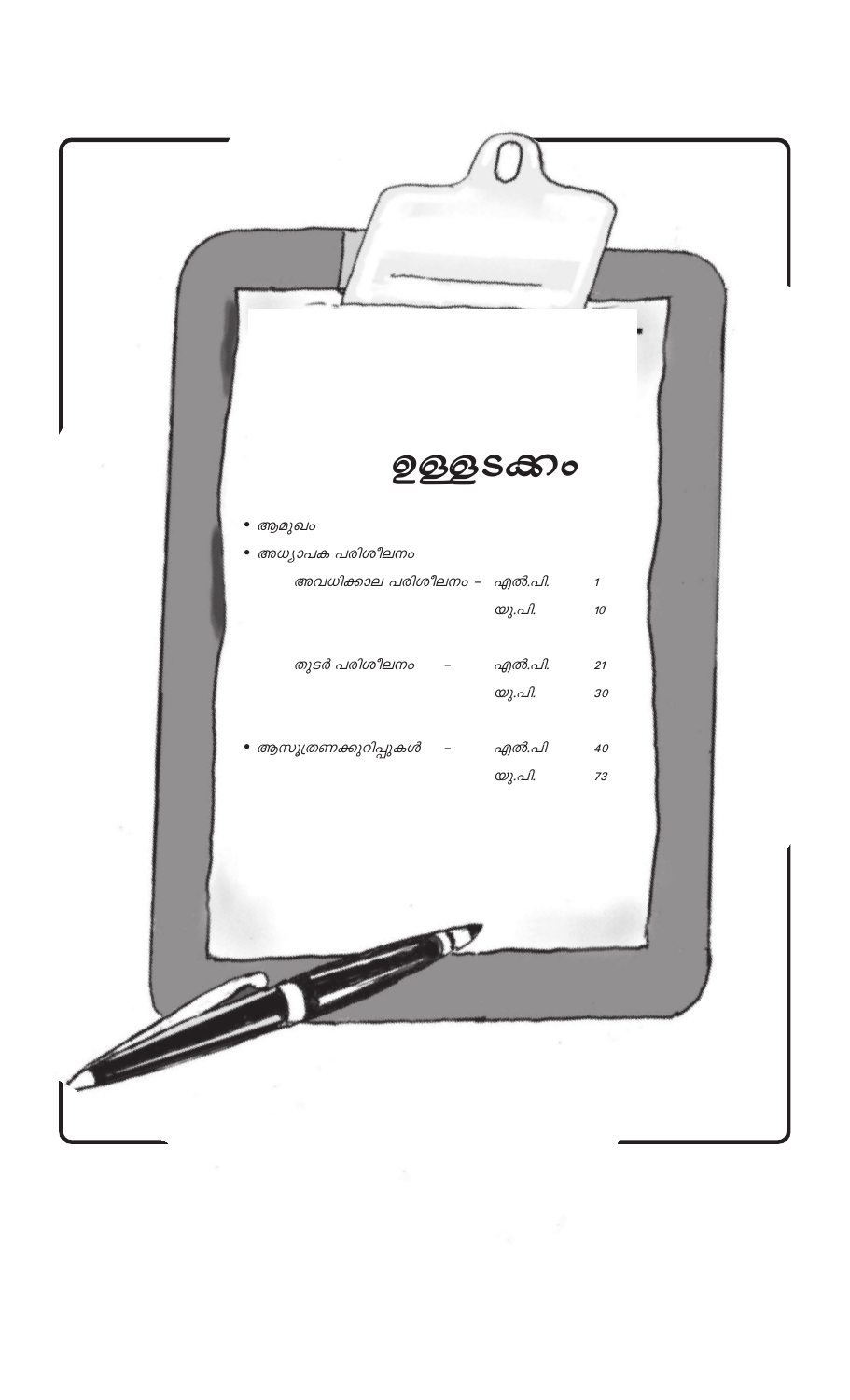## **ആമുഖം**

എല്ലാവിദ്യാർത്ഥികൾക്കും ഗുണമേൻമയുള്ള വിദ്യാഭ്യാസം ലഭ്യമാക്കുക എന്ന മഹത്തായ ലക്ഷ്യം മുൻനിർത്തിയാണ് വിദ്യാഭ്യാസ വകുപ്പിന്റെ പ്രവർത്തനങ്ങൾ ആസൂത്രണം ചെയ്തിട്ടുള്ള ത്. ഈ ലക്ഷ്യം നേടുന്നതിനായി അധ്യാപകരെ സജ്ജരാക്കുവാൻ അവധിക്കാല പരിശീലനവും തുടർപരിശീലനങ്ങളും നൽകിക്കഴിഞ്ഞിരിക്കുന്നു. പരിശീലനങ്ങളിലൂടെ വിനിമയം ചെയ്യപ്പെട്ട ആശ യങ്ങളും തന്ത്രങ്ങളും ക്ലാസ് മുറിയിൽ പ്രാവർത്തികമാക്കുമ്പോൾ അധ്യാപകർക്ക് ആവശ്യമായി വരുന്ന സഹായങ്ങൾ എന്തെന്ന് തിരിച്ചറിഞ്ഞ് തക്കസമയത്ത് ഫലപ്രദമായി ഇടപെടാൻ പ്രഥമാധ  $\,$ ്യാപകർക്കാണ് കഴിയുക. ഇക്കാര്യം തിരിച്ചറിഞ്ഞ് വിദ്യാഭ്യാസ വകുപ്പ് പ്രഥമാധ്യാപകരുടെ ശാക്തീക രണത്തിനായി നിരവധി പ്രവർത്തനങ്ങൾ നടത്തിവരുന്നു. അവധിക്കാല പരിശീലനങ്ങൾ, ഏകദിന പ്രഥമാധ്യാപകയോഗങ്ങൾ, വിദ്യാഭ്യാസാധികൃതരുടെ സ്കൂൾ സന്ദർശനം എന്നിവ ഇവയിൽ ചില തുമാത്രം.

പ്രഥമാധ്യാപകരുടേയും, മോണിറ്ററിംഗ് ടീമിന്റേയും തത്സ്ഥല സഹായങ്ങൾ ഫലപ്രദമാ ക്കുവാൻ, അധ്യാപകർക്ക് പരിശീലനങ്ങളിൽ നല്കിയ ആശയങ്ങളും നിർദ്ദേശങ്ങളും എന്തെന്ന് അറിയേണ്ടത് അനിവാര്യമാണ്. ഇതിന് സഹായിക്കുന്ന ഒരു കൈപ്പുസ്തകമാണ് ഡയറ്റിന്റെ നേതൃ ത്വത്തിൽ തയ്യാറാക്കിയിരിക്കുന്നത്. അവധിക്കാല പരിശീലനത്തിന്റേയും ഒന്നാംഘട്ട തുടർ പരിശീ ലനത്തിന്റേയും ഉദ്ദേശ്യങ്ങളും വിനിമയം ചെയ്യപ്പെട്ട ആശയങ്ങളും ഇതിൽ സംഗ്രഹിച്ചു നല്കിയി രിക്കുന്നു. ഓരോ വിഷയത്തിന്റേയും ഒരു യൂണിറ്റിന്റെ പ്രവർത്തന രൂപരേഖയും ഒരു സാമ്പിൾ ടീച്ചിംഗ് മാമ്പലും ഉൾപ്പെടുത്തിയിട്ടുണ്ട്. പ്രഥമാധ്യാപകർ, ട്രെയിനർമാർ, ബി.പി.ഒ., ഡയറ്റ് ഫാക്കൽട്ടി കൾ, എ.ഇ.ഒ./ഡി.ഇ.ഒ. എന്നിവരുടെ തത്സ്ഥല സഹായങ്ങൾ കൂടുതൽ മുർത്തമാക്കുവാൻ ഈ കൈപൂസ്തകം പ്രയോജനപ്പെടുമെന്ന് പ്രതീക്ഷിക്കുന്നു.

2

അശംസകളോടെ,

**{]n≥kn-∏¬,** ഡയറ്റ്, വയനാട്